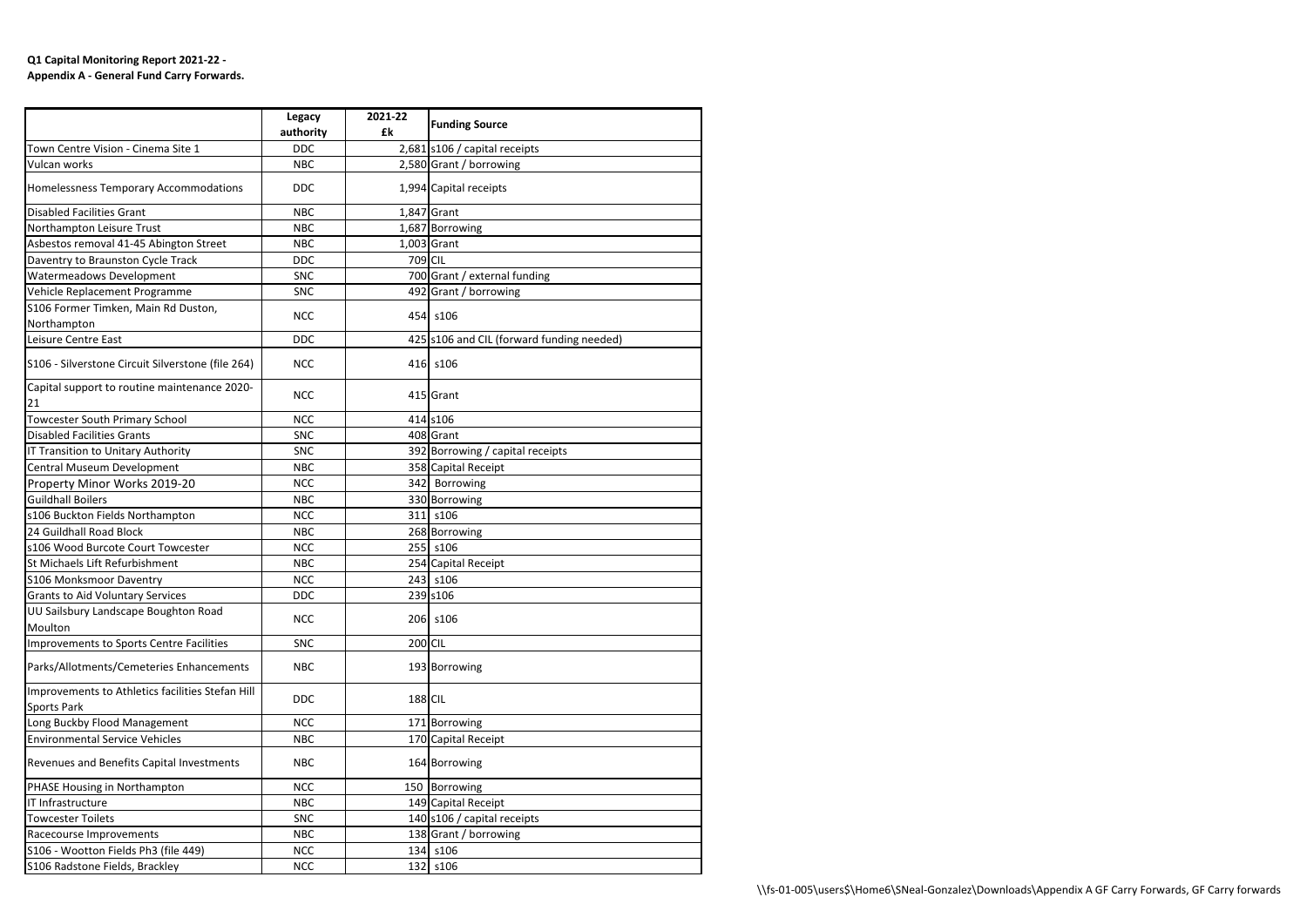|                                              | <b>Legacy</b> | 2021-22 | <b>Funding Source</b>                         |
|----------------------------------------------|---------------|---------|-----------------------------------------------|
|                                              | authority     | £k      |                                               |
| S106 Harlestone Rd Northampton               | <b>NCC</b>    |         | 131 s106                                      |
| <b>Operational Buildings Enhancements</b>    | <b>NBC</b>    |         | 131 Borrowing                                 |
| <b>Community Youth Provision</b>             | <b>DDC</b>    |         | 127 External contributions / capital receipts |
| S106 West Station Rd Long Buck               | <b>NCC</b>    |         | 116 s106                                      |
| S106 land at Brackmills (Bedford Rd Roxhill) | <b>NCC</b>    |         | 102 s106                                      |
| <b>Npt</b>                                   |               |         |                                               |
| Country Park Improvements (s106 funded)      | <b>DDC</b>    |         | 99 S.106                                      |
| Public toilets refurbishment                 | <b>DDC</b>    |         | 98 Capital receipts                           |
| Community Library Prog - Roade               | <b>NCC</b>    |         | 96 Borrowing                                  |
| Capita ONE to Cloud                          | <b>NCC</b>    |         | 96 Borrowing                                  |
| Parks Allotments and Cemeteries s106 / grant | <b>NBC</b>    |         | 92 s106                                       |
| funded                                       |               |         |                                               |
| <b>Smart Commuters</b>                       | <b>NCC</b>    |         | 92 Borrowing                                  |
| Car Park Extension St John's Square and      |               |         |                                               |
| <b>Chapel Lane</b>                           | <b>DDC</b>    |         | 89 Capital receipts                           |
| <b>New Rehabilitation Building</b>           | <b>DDC</b>    |         | 87 Capital receipts                           |
| <b>Refurbishment of Paved Areas</b>          | <b>DDC</b>    |         | 86 Capital receipts                           |
| Heartlands commercial new build              | <b>DDC</b>    |         | 84 Capital receipts                           |
| <b>Monksmoor Primary School</b>              | <b>DDC</b>    |         | 79 s.106 / revenue earmarked reserve          |
| <b>Upton County Park</b>                     | <b>NBC</b>    |         | 78 s106                                       |
| <b>Community and District Initiatives</b>    | <b>DDC</b>    |         | 77 Capital receipts                           |
| Installation of Bin Holders in Laybys        | <b>DDC</b>    |         | 74 Capital receipts                           |
| S106 Buckton Fields West                     | <b>NCC</b>    |         | 73 S106                                       |
| S106 Apex Park                               | <b>NCC</b>    |         | 73 s106                                       |
| Corporate Asbestos Surveys                   | <b>SNC</b>    |         | 72 Municipal Building Reserve                 |
| Rainsbrook Crematorium enhancements          | <b>DDC</b>    |         | 72 Capital receipts                           |
| Middlemore cycle track ph2                   | <b>DDC</b>    |         | 71 Capital receipts                           |
| S106 - Bective Sch Whiston Rd, Kingsthorpe   |               |         |                                               |
| <b>Npt (file 431)</b>                        | <b>NCC</b>    |         | 67   s106                                     |
| EPC Certification & compliance works         | <b>SNC</b>    |         | 65 Borrowing                                  |
| Affordable housing at Gouldens View          | <b>DDC</b>    |         | 65 S.106                                      |
| s106 Ashton Road (pianoforte) Roade          | <b>NCC</b>    |         | 62 s106                                       |
| Lodge Farm Community Centre                  | <b>NBC</b>    |         | 60 Borrowing                                  |
| Northampton Secondary Capacity -             |               |         |                                               |
| Kingsthorpe College bulge capacity           | <b>NCC</b>    |         | 59 Grant                                      |
| S106 Cary Close Moulton (DWH)                | <b>NCC</b>    |         | 55 s106                                       |
| Discretionary Grants - Emergency assist      | <b>SNC</b>    |         | 50 Borrowing                                  |
| Heartlands completion works                  | <b>DDC</b>    |         | 50 Capital receipts                           |
| Elizabeth Woodville School S106              | <b>NCC</b>    |         | 49 s106                                       |
| Climate Change Initiatives                   | SNC           |         | 46 CIL                                        |
| Refurbishment of paths and structures for    |               |         |                                               |
| open spaces                                  | <b>DDC</b>    |         | 45 Capital receipts                           |
| <b>Barrack Road Educational Facilities</b>   | <b>NCC</b>    |         | 43 Borrowing                                  |
| Capital Works 68 & 68a High Street           | <b>DDC</b>    |         | 43 Capital receipts                           |
| s106 Booth Rise North Npt                    | <b>NCC</b>    |         | 41 s106                                       |
| <b>Heritage Gateway</b>                      | <b>NBC</b>    |         | 40 s106                                       |
| 5 Yr Rolling ICT Replacement Programme       | <b>SNC</b>    |         | 40 Grant                                      |
| <b>Billing Road Cemetery</b>                 | <b>NBC</b>    |         | 40 s106                                       |
| Community Library Prog - Long Buckby         | <b>NCC</b>    |         | 40 Borrowing                                  |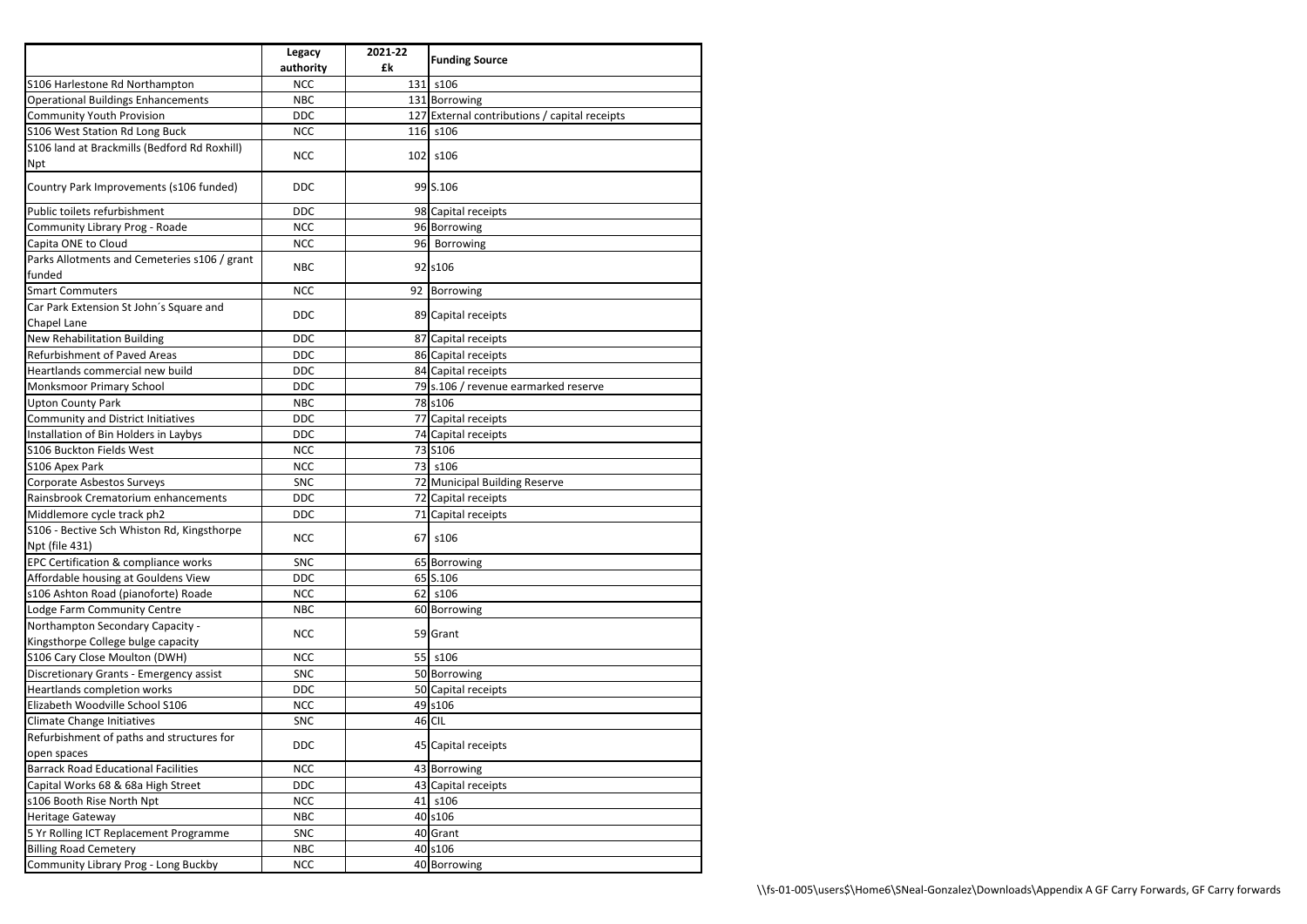|                                                      | <b>Legacy</b><br>authority | 2021-22<br>£k | <b>Funding Source</b>         |
|------------------------------------------------------|----------------------------|---------------|-------------------------------|
| S106 Camp Hill Bugbrooke                             | <b>NCC</b>                 |               | 40 s106                       |
| Community Library Prog - Middleton Cheney            | <b>NCC</b>                 |               | 39 Borrowing                  |
| Lodge Road Fire Risk Assessment                      | <b>DDC</b>                 |               | 37 Capital receipts           |
| Middleton Cheney Church Yards                        | <b>SNC</b>                 |               | 37 Borrowing                  |
| <b>Corporate Fire Risk Assessments</b>               | <b>SNC</b>                 |               | 37 Municipal Building Reserve |
| Community Library Prog - Brackley Library            | <b>NCC</b>                 |               | 37 Borrowing                  |
| Computer Hardware/Software                           | <b>DDC</b>                 |               | 35 Capital receipts           |
| s106 Overstone Leys (SUE) Overstone                  | <b>NCC</b>                 |               | 33 s106                       |
| S106 Overthorpe Rd M40 Banbury                       | <b>NCC</b>                 |               | 33 s106                       |
| Former Co-op Site Purchase and Enhanceme             | <b>SNC</b>                 |               | 32 Capital Receipts           |
| S106 Foxhills Brackley                               | <b>NCC</b>                 |               | 31 s106                       |
| S106 Towcester Vale SUE                              | <b>NCC</b>                 |               | 31 s106                       |
| S106 Emmanuel Church Sc. Site, Billing Brook<br>Road | <b>NCC</b>                 |               | 30 s106                       |
| S106 Chaplins Yd Stratford Road Roade                | <b>NCC</b>                 |               | 29 s106                       |
| s106 Wootton Fields Northampton (335)                | <b>NCC</b>                 |               | 26 s106                       |
| S106 - Peace Hill Bugbrooke (file 343)               | <b>NCC</b>                 |               | 26 s106                       |
| Kings Sutton Flood Aleviation                        | <b>NCC</b>                 |               |                               |
| S106 Summerhouse Rd Moulton Park                     | <b>NCC</b>                 |               | 25 Borrowing<br>25 s106       |
| S106 Old Greens Norton Rd Tow                        | <b>NCC</b>                 |               | 24 s106                       |
|                                                      |                            |               |                               |
| <b>Wootton Library</b>                               | <b>NCC</b>                 |               | 23 Borrowing                  |
| Middlemore minor works                               | <b>DDC</b>                 |               | 22 Capital receipts           |
| <b>TCV 1 &amp; 5</b>                                 | <b>DDC</b>                 |               | 20 Capital receipts           |
| s106 Nth of Ford - Royal Oak Way South,<br>Daventry  | <b>NCC</b>                 |               | 20 s106                       |
| Npton Parks and open spaces (additional)             | <b>NBC</b>                 |               | 20 Borrowing                  |
| Academy Electronic Document Management S             | <b>SNC</b>                 |               | 16 Borrowing                  |
| Towcester Town Centre Regen                          | <b>SNC</b>                 |               | 15 Borrowing                  |
| <b>Elgar Centre M&amp;E</b>                          | <b>NBC</b>                 |               | 15 s106                       |
| S106 Npt Lane Moulton                                | <b>NCC</b>                 |               | 15 s106                       |
| S106 Site 7 Edgar Mobbs Npt                          | <b>NCC</b>                 |               | 15 s106                       |
| S106 Watford Lodge Watford                           | <b>NCC</b>                 |               | 15 s106                       |
| DCP Refurbishment Programme                          | <b>DDC</b>                 |               | 13 Capital receipts           |
| Catesby Tunnel Aero Research                         | <b>DDC</b>                 |               | 12 Capital receipts           |
| WA0003 Closed Landfill Sites                         | <b>NCC</b>                 |               | 12 Borrowing                  |
| DCOb DIRFT 3, Hilmorton                              | <b>NCC</b>                 |               | 10 s106                       |
| S106 Towcester Rd Old Stratford                      | <b>NCC</b>                 |               | 10 s106                       |
| <b>Guildhall Roof Architect Fees</b>                 | <b>NBC</b>                 |               | 10 Borrowing                  |
| Corporate Water Hygiene Legionella Asses             | <b>SNC</b>                 |               | 10 Municipal Building Reserve |
| S106 Banbury Lane KingsSutton                        | <b>NCC</b>                 |               | $9$ s106                      |
| Borough Hill Car Park Works                          | <b>DDC</b>                 |               | 8 Capital receipts            |
| Overclad roofing Austin Way & Humber Close           | <b>DDC</b>                 |               | 8 Capital receipts            |
| S106 Former Allotments N-P Rd                        | <b>NCC</b>                 |               | $6$ s106                      |
| S106 Dockham Way Crick                               | <b>NCC</b>                 |               | $6$ s106                      |
| s106 Byfield Road, Woodford Halse (306)              | <b>NCC</b>                 |               | $5$ s106                      |
| Lodge Road CCTV works                                | <b>DDC</b>                 |               | 5 Capital receipts            |